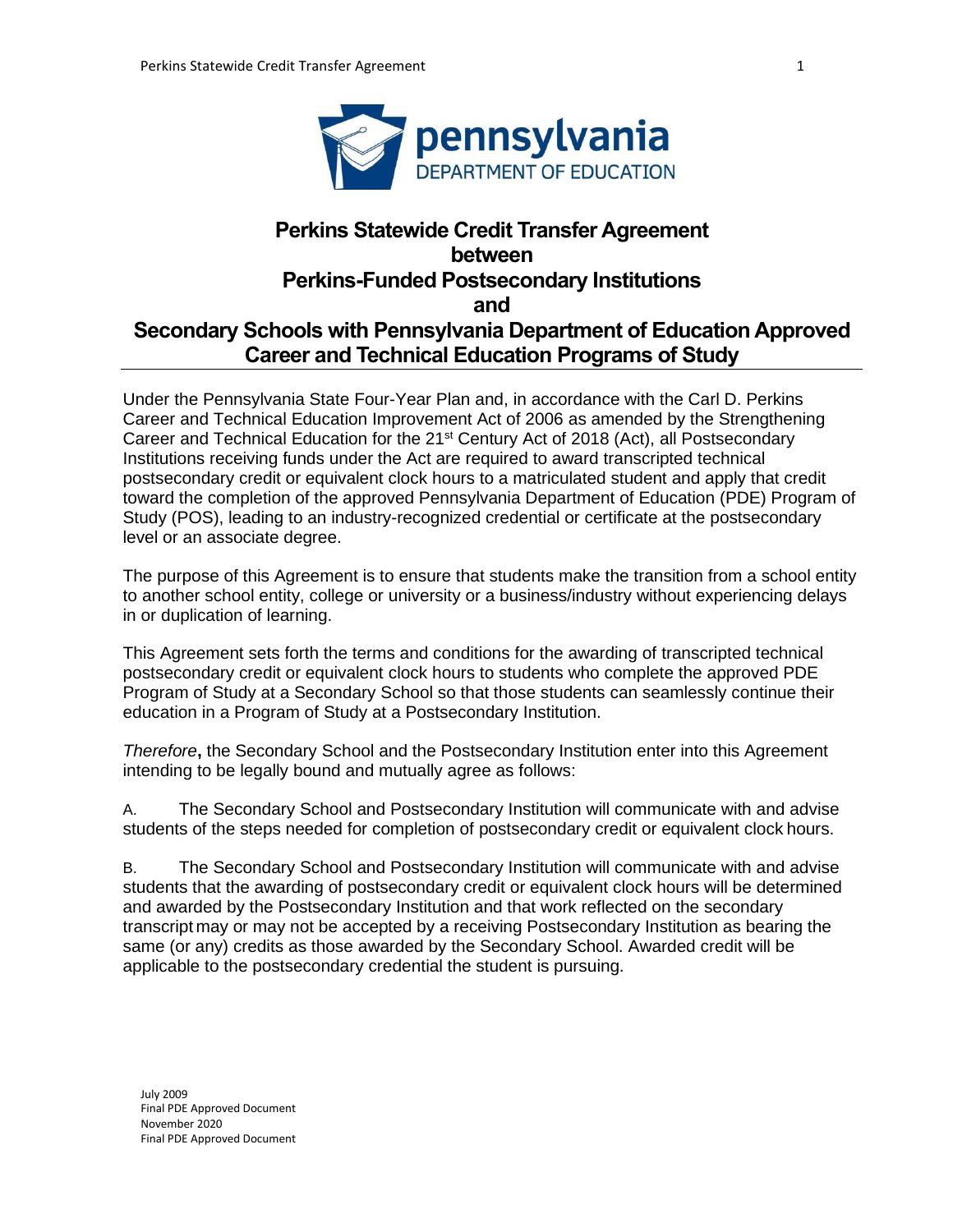C. The Secondary School and Postsecondary Institution will maintain at least one valid agreement in at least three (3) different program areas, or clusters, in order to be eligible to participate in Perkins and the Statewide Credit Transfer Agreement.

D. The Secondary School and Postsecondary Institution will make the approved PDE Programof Study and Postsecondary Institution Program of Study accessible to all students. The entities agree not to unlawfully discriminate on the basis of race, color, religious creed, ancestry, union membership, age, gender, sexual orientation, gender expression, and identity, national origin, AIDS or HIV status, or disability in accordance with State Law including the Pennsylvania Human Relations Act and with Federal law, including Title VI and Title VII of the Civil Rights Act of 1964, Title IX of the Education Amendments of 1972, Section 504 of the Rehabilitation Act of 1973, the Age Discrimination in Employment Act of 1967, and the Americans with Disabilities Act of 1990.

E. This Agreement will not supersede any existing program-to-program credit transfer agreements or substitute for any agreements reached at a later date between any individual Secondary School and Postsecondary Institution.

F. The Secondary School and Postsecondary Institution will abide by this Agreement for three years from the date of approval. Termination of the Agreement will begin one calendar year from the date of written notification. Any party choosing to withdraw from the Agreement shall allow participating students from that institution to continue their education under the terms of this Agreement until their educational program is complete. If at any time the Postsecondary Institution no longer receives Perkins funding, continuance of this agreement is at the discretion of the Postsecondary Institution in accordance with the agreement but will terminate no later than the expiration date shown on the approval letter and online database provided by PDE.

G. As equal partners in ensuring success of the agreement, the Postsecondary Institution and Secondary School will conduct evaluation of the Agreement to judge the success of the Agreement. Data-driven decisions will be made to ensure continuous improvement of the Agreement and student achievement.

H. Each Secondary School and Postsecondary Institution will designate a representative who will coordinate and review the Agreement.

# **The Secondary School agrees to:**

A. Implement the approved PDE Program(s) of Study.

B. Provide assessment of student competencies based upon performance standards as prescribed by the approved PDE Program of Study.

C. Furnish documentation necessary to the Postsecondary Institution upon a student's written request. Documents should be student specific and should verify that the student meets all secondary requirements of the approved PDE Program of Study.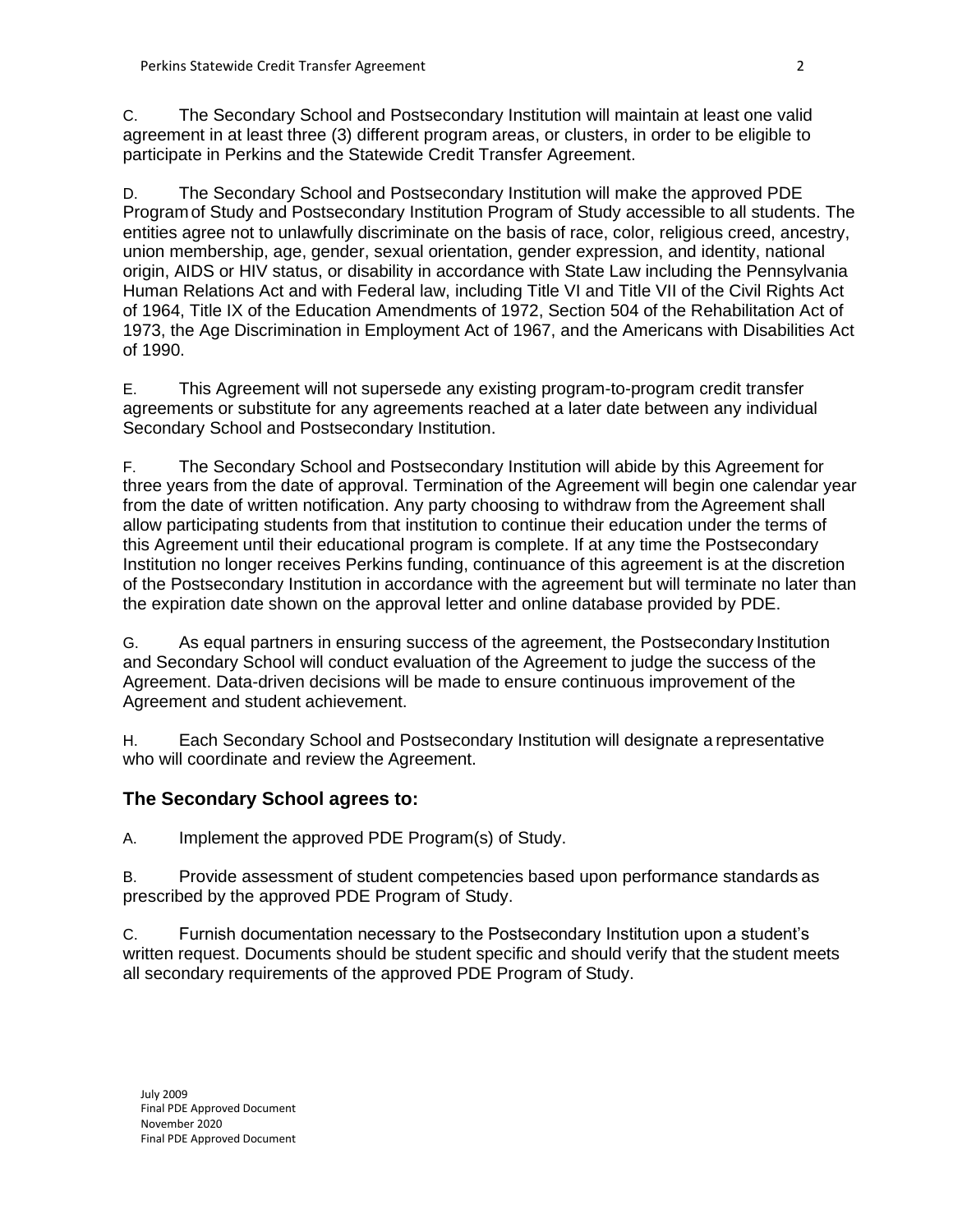D. Provide documentation to the Postsecondary Institution that must include each of the following items:

- High School Diploma;
- Official High School Student Transcript;
- Completed Secondary Competency Task List with the signature of an appropriately certified secondary school technical instructor, indicating the student is proficient in all tasks;
- PA Certificate of Competency or PA Skills Certificate in technical program area
- Industry credentials earned; and
- Details Page for the corresponding Program of Study credit transfer agreement found on the online database provided by PDE.

# **The Postsecondary Institution agrees to:**

A. Identify course equivalency(s) to the approved PDE Program of Study competencies to determine the postsecondary credit or equivalent clock hours to be awarded to a matriculated student.

B. Award at least nine (9) transcripted technical postsecondary credits or equivalent clock hours to a matriculated student enrolled in a Program of Study (POS) at the Postsecondary Institution. Postsecondary Institutions may exceed the minimum number of postsecondary credits awarded. Courses that are conditional upon the student completing another postsecondary course or holding a particular industry credential, etc., will not count toward the nine (9) credit minimum requirement and should not be included in this agreement.

C. Implement reasonable and definitive policies and procedures for acceptance of learning experiences and coursework successfully completed at the Secondary School. Postsecondary Institutions are encouraged to review their policies and practices periodically to assure that they accomplish the Institutions' objectives, function in a manner that is fair and equitable to students, and continue to meet the State and Federal guidelines.

D. Collect and submit data annually to PDE, as required by this Agreement and the Act. Data will be used to evaluate the success of those students who entered their Postsecondary Institution studies through the Agreement.

E. Those Postsecondary Institutions receiving Perkins funds will be required to submit student-level data using the PA secure ID and the PDE Pennsylvania Information Management System (PIMS). Data will be used by PDE to conduct comprehensive analysis of the performance of Program of Study students within individual institutions and across all Perkins institutions.

The data collected and submitted shall include, at minimum, the following:

- Data required by the Act;
- Number of students from the Secondary School who have been accepted at the Postsecondary Institution and awarded transcripted technical postsecondary credit or equivalent clock hours;
- Number of students matriculated into the Program of Study at the Postsecondary Institution;

July 2009 Final PDE Approved Document November 2020 Final PDE Approved Document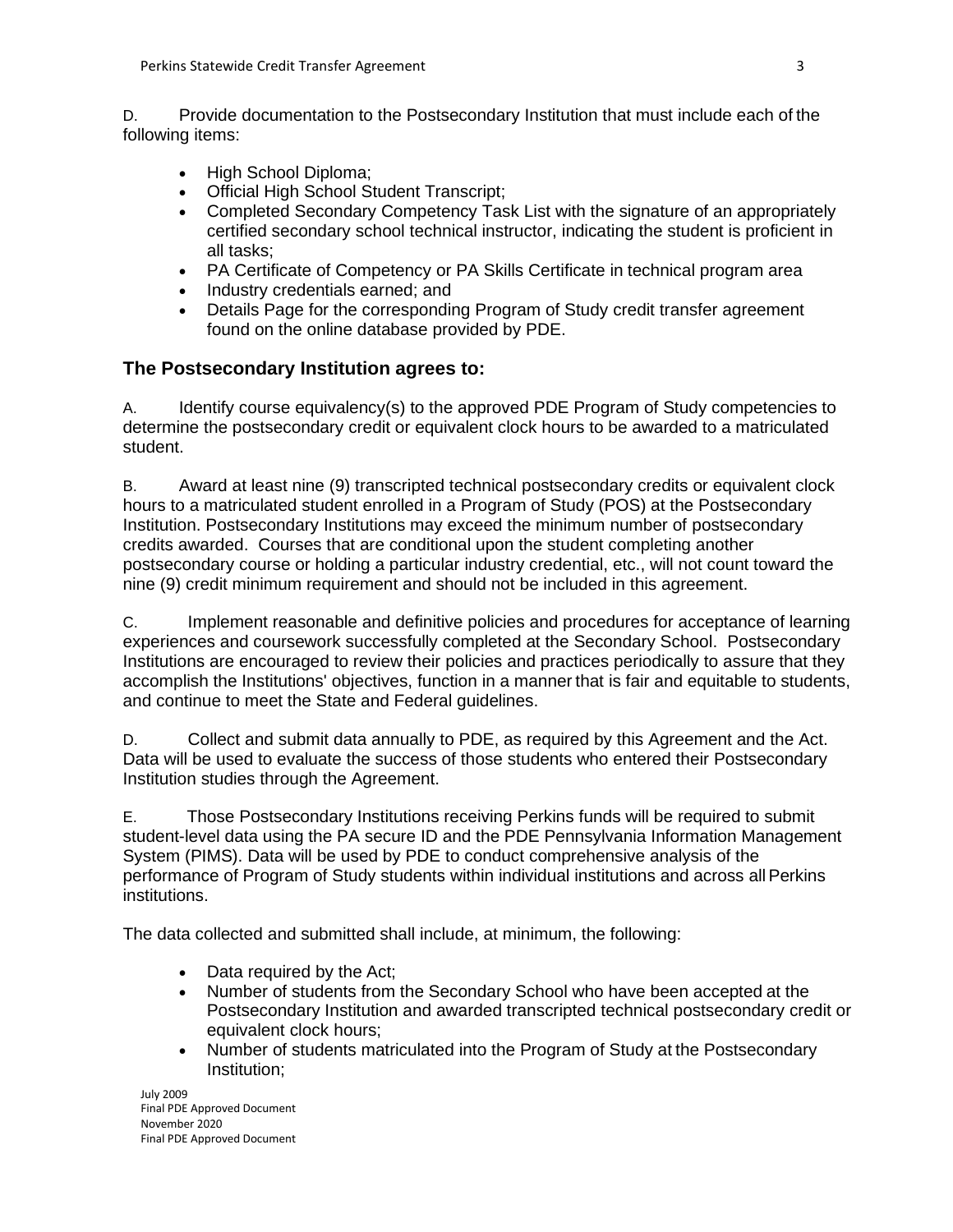- Number of transcripted technical credits or equivalent clock hours awarded to each student who matriculates into the Program of Study; and
- Number of students who have graduated in the Program of Study at the Postsecondary Institution.

The Postsecondary Institution further agrees to abide by the following Credit Validation Mechanisms:

A. Admission: Students shall apply through the Postsecondary Institution's standard admissions process and meet the prerequisites at the Postsecondary Institution in which they enroll.

B. College Preparedness: Students shall demonstrate college preparedness by completing the secondary component of the identified and approved PDE Program of Study, achieving a minimum 2.75 grade point average on a 4.0 scale in technical courses, and meeting all entrance requirements as determined by the Postsecondary Institution. Students scoring below the institution's required score on any entrance exams or placement tests may be required to enroll in developmental or remedial courses prior to being accepted into the Postsecondary Institution Program of Study.

C. Articulated Credit: Students who meet the requirements for postsecondary credit or equivalent clock hours will be awarded postsecondary credit or equivalent clock hours at the Postsecondary Institution where the student is continuously enrolled and have that credit applied toward the degree requirements in the Program of Study at the Postsecondary Institution.

D. Award of Credit: Students who complete the Secondary School Program of Study and meet the qualifying requirements as outlined in this Agreement shall receive postsecondary credit or equivalent clock hours as identified by the Postsecondary Institution. Equivalent credit will be made accessible to students via an online database provided by PDE. Postsecondary Institutions shall utilize their own standard institutional procedures to award credit for technical course content.

E. Communication: Postsecondary Institutions shall prepare outreach materials to assure that students and parents are informed about their respective transfer policies and practices and this Agreement.

F. Time Limitations: This Credit Transfer Agreement and the awarding of postsecondary credit or equivalent clock hours is acceptable for up to sixteen (16) months after the student has graduated from the Program of Study at the Secondary School. In circumstances when a student delays entering a Program of Study at the Postsecondary Institution beyond the sixteen (16) months may be handled by other Postsecondary Institution policies, such as credit by exam or prior learning assessment.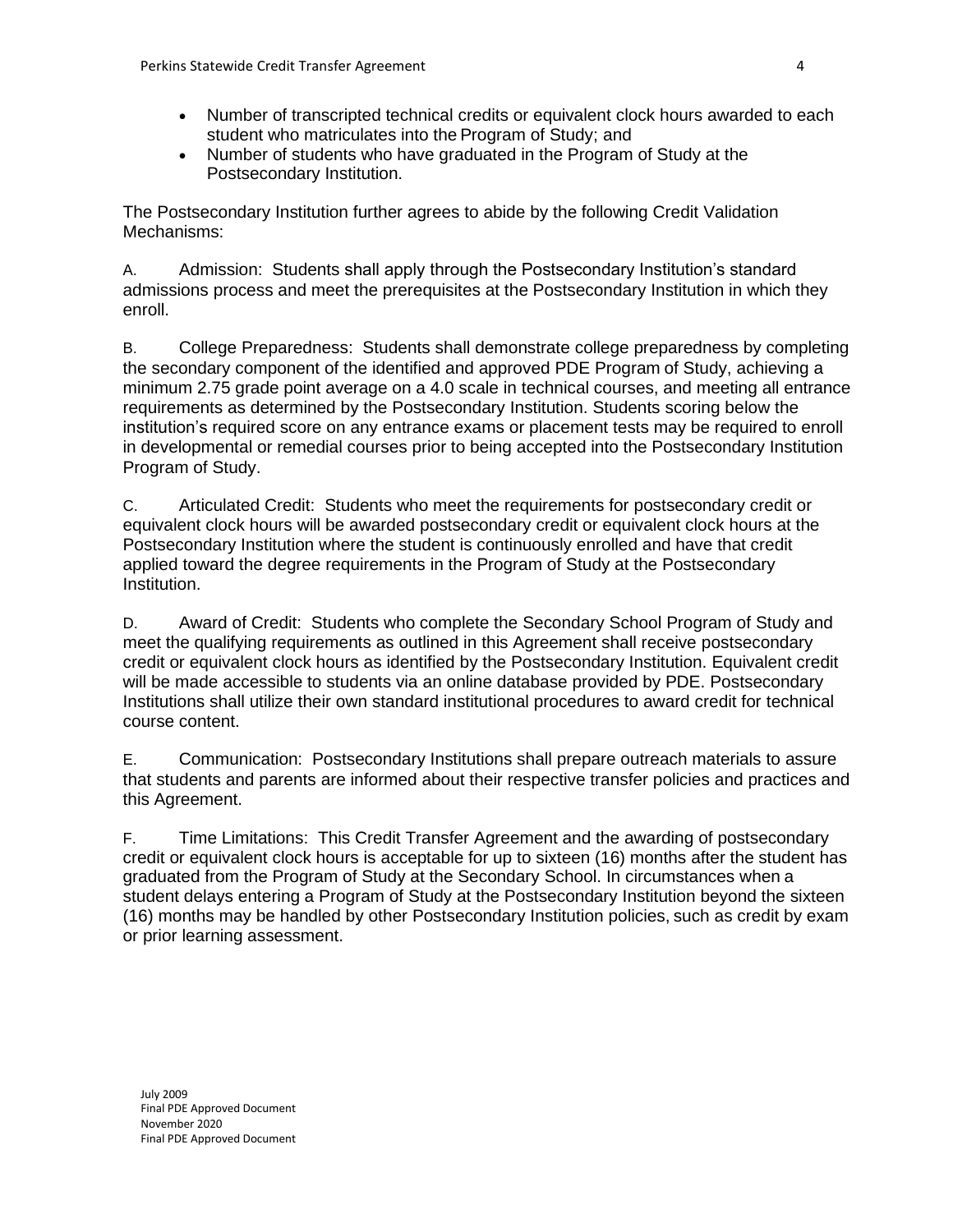**Under the terms and conditions of this Agreement and based on the following principles, transcripted technical postsecondary credit or equivalent clock hours will be granted to students when all of the student criteria listed below is achieved and proper documentation is submitted to the postsecondary institution.**

#### Students must:

A. Earn a high school diploma, achieve a minimum 2.75 grade point average on a 4.0 scale in the technical courses, and complete the Secondary School component of the approved PDE Program of Study.

B. Achieve competent or advanced level on the Secondary School end-of-program assessment that is aligned to the approved PDE Program of Study.

C. Achieve proficiency on all the tasks on the approved PDE Program of Study Secondary Competency Task List as evaluated by the appropriately certified instructor.

D. Furnish documentation necessary to the Postsecondary Institution upon written request. Documents should be student specific and verify that the student meets all secondary requirements of the approved PDE Program of Study.

E. Provide documentation that must include the following items, if applicable:

- High School Diploma;
- Official High School Student Transcript;
- Completed Secondary Competency Task List with the signature of an appropriately certified secondary school technical instructor indicating the student is proficient in all tasks;
- PA Certificate of Competency or PA Skills Certificate in technical program area;
- Industry credentials earned; and
- Details Page for the corresponding Program of Study credit transfer agreement found on the online database provided by PDE.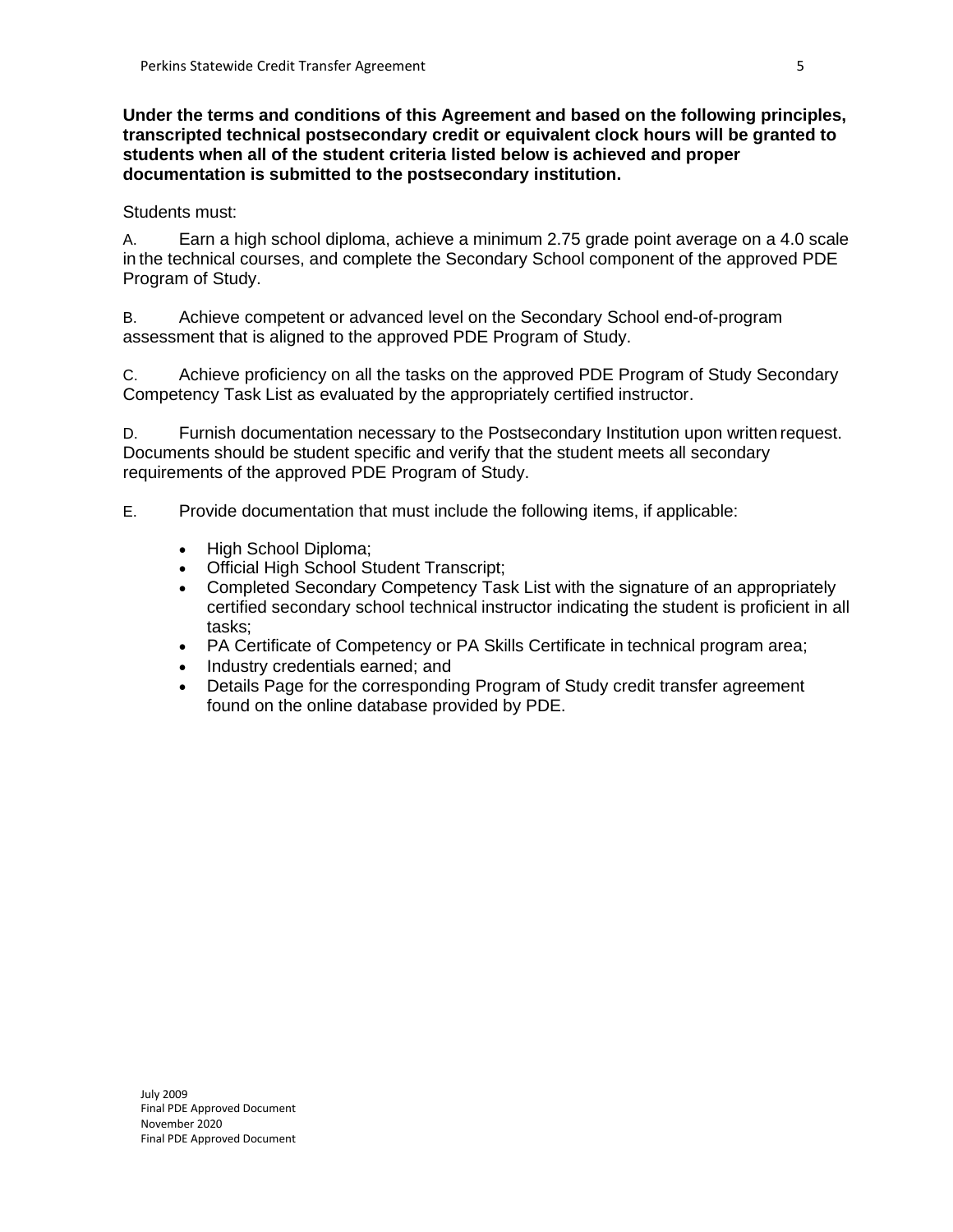#### **Credit Transfer Agreement Evaluation Measures**

The Pennsylvania Department of Education will conduct a review of the Credit Transfer Agreement every three (3) years upon date of approval. The purpose of this review will be to validate and confirm the following:

A. That the Agreement is aligned with the Program of Study approval process.

B. That the Agreement contains current signatures by both Pennsylvania Department of Education and Postsecondary Institution representatives.

C. That the Secondary School and Postsecondary Institution are abiding by and honoring the guidelines of the Agreement.

D. Further, the Agreement will be reviewed for the number of articulated credits offered in the Program of Study.

#### **Termination of Agreement**

The Secondary School and Postsecondary Institution will abide by this Agreement for three (3) years from the date of approval. Termination of the Agreement will begin one calendar year from the date that written notification is received at PDE. Any party choosing to withdraw from the Agreement shall allow participating students from that institution to continue their education under the terms of this Agreement until their educational program is complete.

If any elements of the agreement (i.e., CIP code, courses/credits articulated, program name) are changed for any reason, it is the responsibility of the Postsecondary Institution to notify PDE Bureau of Career and Technical Education (BCTE) by way of submitting a new agreement prior to December 31 of each year.

If at any time the Postsecondary Institution no longer receives Perkins funding, continuance of this agreement is at the discretion of the Postsecondary Institution in accordance with the agreement but will terminate no later than the expiration date shown on the approval letter and the online database provided by PDE.

July 2009 Final PDE Approved Document November 2020 Final PDE Approved Document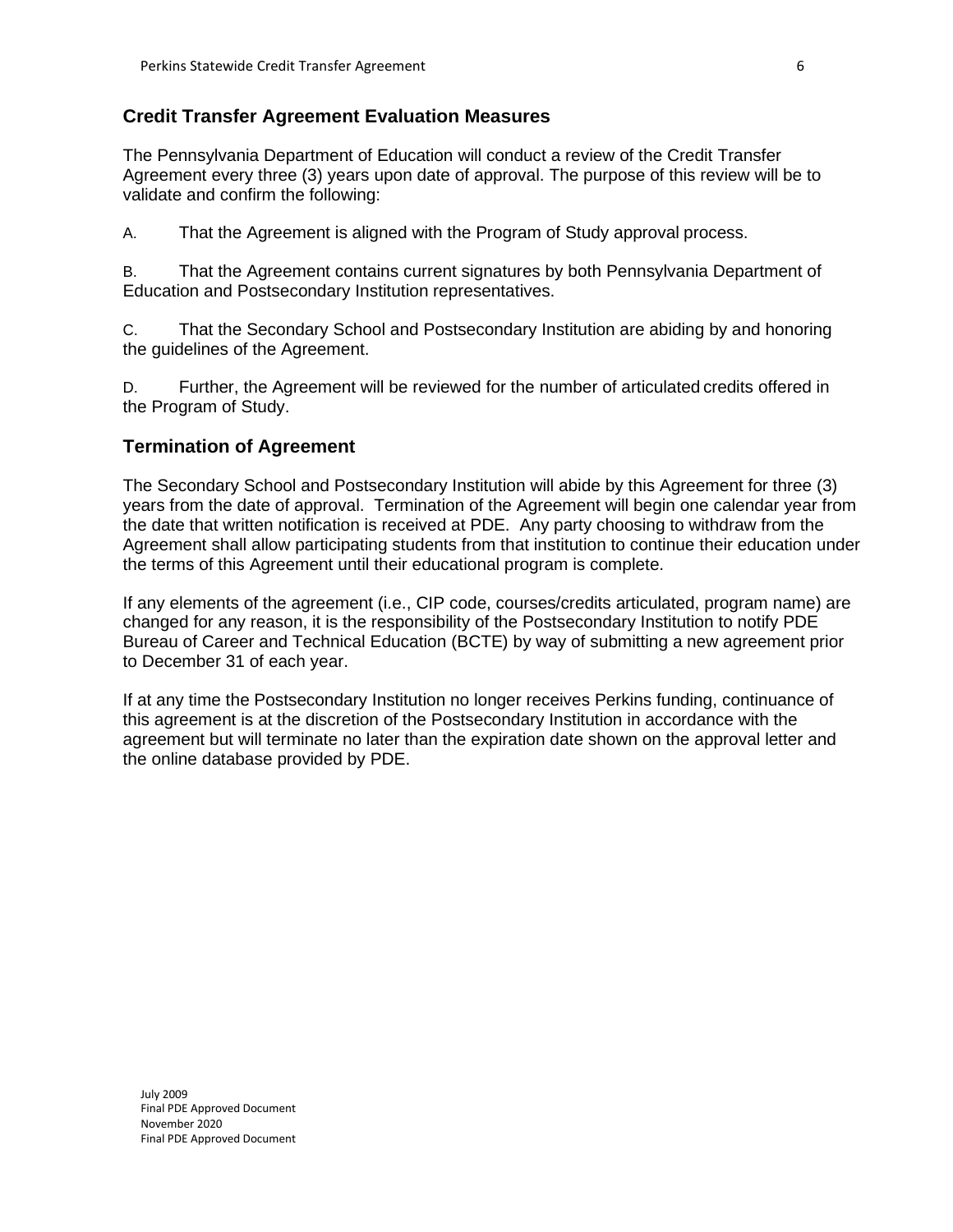### **Credit Awarding Language to the Perkins V Statewide Credit Transfer Agreement (Agreement)**

The following language is hereby added to the Perkins V Statewide Credit Transfer Agreement (Agreement). The purpose of the amended language is to clarify how measures to ensure full compliance by all Perkins-allocated Postsecondary Institutions will be achieved by December 31, 2021.

The Postsecondary Institution agrees to in areas of Alignment between Secondary POS to Postsecondary POS Credit transfer:

**A.** One-to-One Classification of Instructional Program (CIP) alignment. Full compliance would be establishing direct alignment made between the secondary POS CIP developed by PDE BCTE and the exact same or a related postsecondary CIP.

**B.** Award at least nine (9) transcripted technical postsecondary credits or equivalent clock hours to a matriculated student enrolled in a Program of Study (POS) at the Postsecondary Institution.Postsecondary Institutions may exceed the minimum number of transcripted technical postsecondary credits or equivalent clock hours awarded. Courses that are conditional upon the student completing another postsecondary course or holding a particular industry credential, etc., will not count toward the nine (9) credit minimum requirement and should not be included in this agreement.

**C.** The Postsecondary Institution agrees to appoint at least one (1) faculty representative from the POS to serve on the BCTE POS Committee assigned to review and revise the POS Secondary Competency Task List as directed by PDE. As a member of the POS Review Committee, the faculty representative will be **required** to participate in the task list revision process meetings to provide input that will allow for the awarding of the full nine (9) college level technical credits by the representative's respective Postsecondary Institution in the Agreement.

**D.** The Postsecondary Institution agrees to provide e-Signatures and submit the signatory to PDE BCTE via email as described in the signatory addendum. The electronic signature aligns with the institution's Perkins V Local Plan and is bound by the master agreement.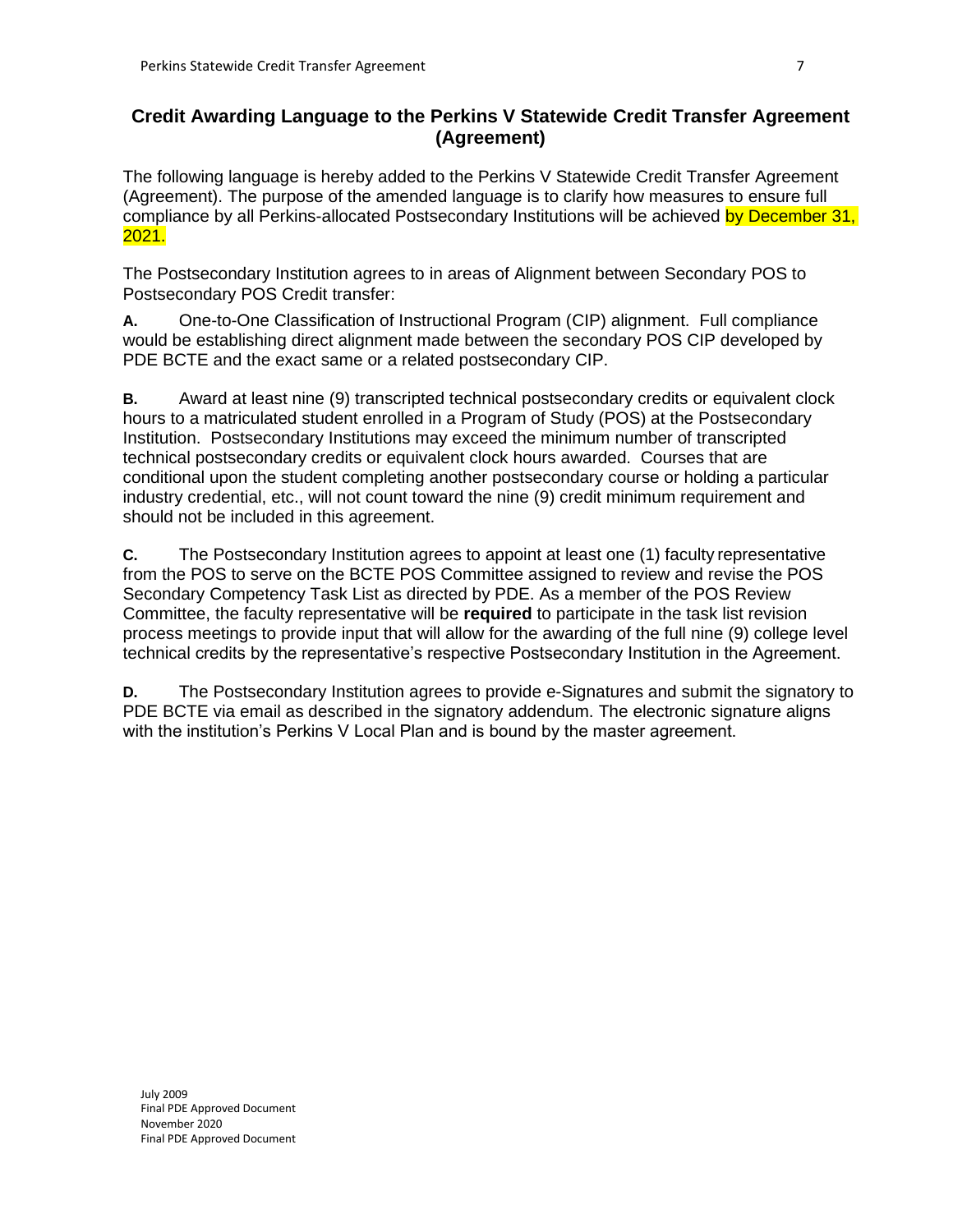### **Appendix A: Definitions**

**Articulation** – A planned process of curriculum development, instructional strategies and administrative procedures, that link educational agencies with other educational agencies or with industries.

**Classification of Instructional Program (CIP)** – A numerical coding of instructional programs developed by the United States Department of Education to identify vocational programs.

**Clock hours** – A unit of measure that represents an hour of scheduled instruction given to students.

**Competency** – A solid acquisition of academic/career and technical skills and knowledge required to enter employment and/or postsecondary education. Advanced level is defined as the mastery of competence and understanding of academic/career and technical skills and knowledge required for advanced placement in employment and/or postsecondary education.

**Competency Task List** – A list of core academic/technical skills and knowledge required to enter employment and /or postsecondary education.

**Credit hour** – A unit of measure representing the equivalent of an hour of instruction per week over the entire term. It is applied toward the total number of credit hours needed for completing the requirements of a degree, diploma, certificate or other formal award at the Postsecondary Institution.

**Credit transfer agreement** – A formal agreement, such as an articulation agreement, among and between secondary and postsecondary education institutions or systems that grant students transcripted postsecondary credit, which may include credit granted to students in dual or concurrent enrollment programs, early college high school, dual credit, articulated credit, and credit granted on the basis of performance on technical or academic assessments.

**Matriculated Student** – A matriculated student has been accepted for admission and is enrolled in a degree, certificate, or diploma program in a Program of Study leading to a diploma, certificate or degree program at the Postsecondary Institution.

**Pennsylvania Certificate of Competency** – Provided by PDE to recognize career and technical education students who have achieved a score of competent on occupational end-of-program assessments in their chosen technical area.

**Pennsylvania Skills Certificate** – Provided by PDE to recognize career and technical education students who have achieved a score of advanced on the aligned occupational end-of-program assessments in their chosen technical area.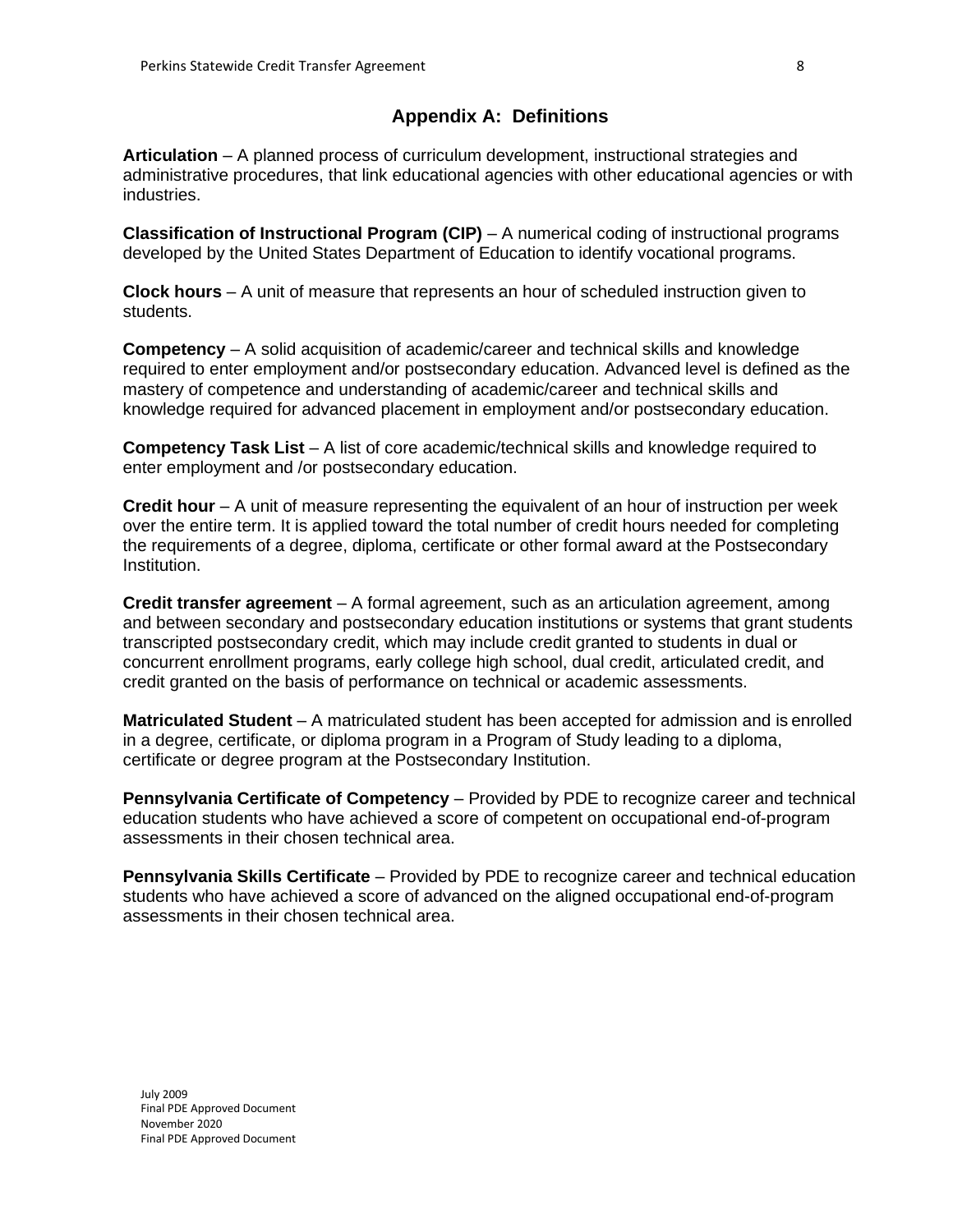**Pennsylvania State Four-Year Plan** – A plan submitted by PDE and approved by the Federal Government in accordance with the Carl D. Perkins Career and Technical Education Act of 2006 as amended by Strengthening Career and Technical Education for the 21<sup>st</sup> Century Act of 2018 through P.L. 116-6, Enacted February 15, 2019 (20 U.S.C. § § 2301—2471), or its successor.

**Program of Study** – A coordinated, nonduplicative sequence of academic and technical content at the secondary and postsecondary levels that:

- A. Incorporates rigorous content aligned to challenging State academic standards;
- B. Addresses both academic and technical knowledge and skills, including employability skills;
- C. Is aligned with the needs of industries in the economy of the State, region, Tribal community, or local area;
- D. Progresses in specificity (beginning with all aspects of an industry or career cluster and leading to more occupation-specific instruction);
- E. Has multiple entry and exit points that incorporate credentialing; and
- F. Culminates in the attainment of a recognized postsecondary credential.

**Postsecondary credit** – Recognition of attendance or performance in an instructional activity (course or program) that can be applied by a recipient toward the requirements for a degree, diploma, certificate or other formal award at an institution of higher education.

**Quality** – Based on the state regulations for approved secondary programs. See Title 22 Education, Chapters 4 and 339. Quality is determined by examining the postsecondary database maintained by the Department for the 2021-2022 program year. Programs listed in the database demonstrates that the programs have been approved by the institutions' Board of Trustees, accrediting authorities (national, regional or program specific accrediting authorities, and Pennsylvania Department of Education/State Board for Vocational Education). Perkins postsecondary will then begin to enter program information in the electronic approval system and provide information on each program that Perkins V funds will support. This includes information related to:

- A. Labor Market Need
- B. Planning
- C. Program Content and Industry Standards
- D. Student to Teacher Ratio
- E. Instructional Materials
- F. Equipment and Supplies
- G. Safety Practices
- H. Accountability Standards
- I. Certifications Available to Students
- J. Instructor Credentials